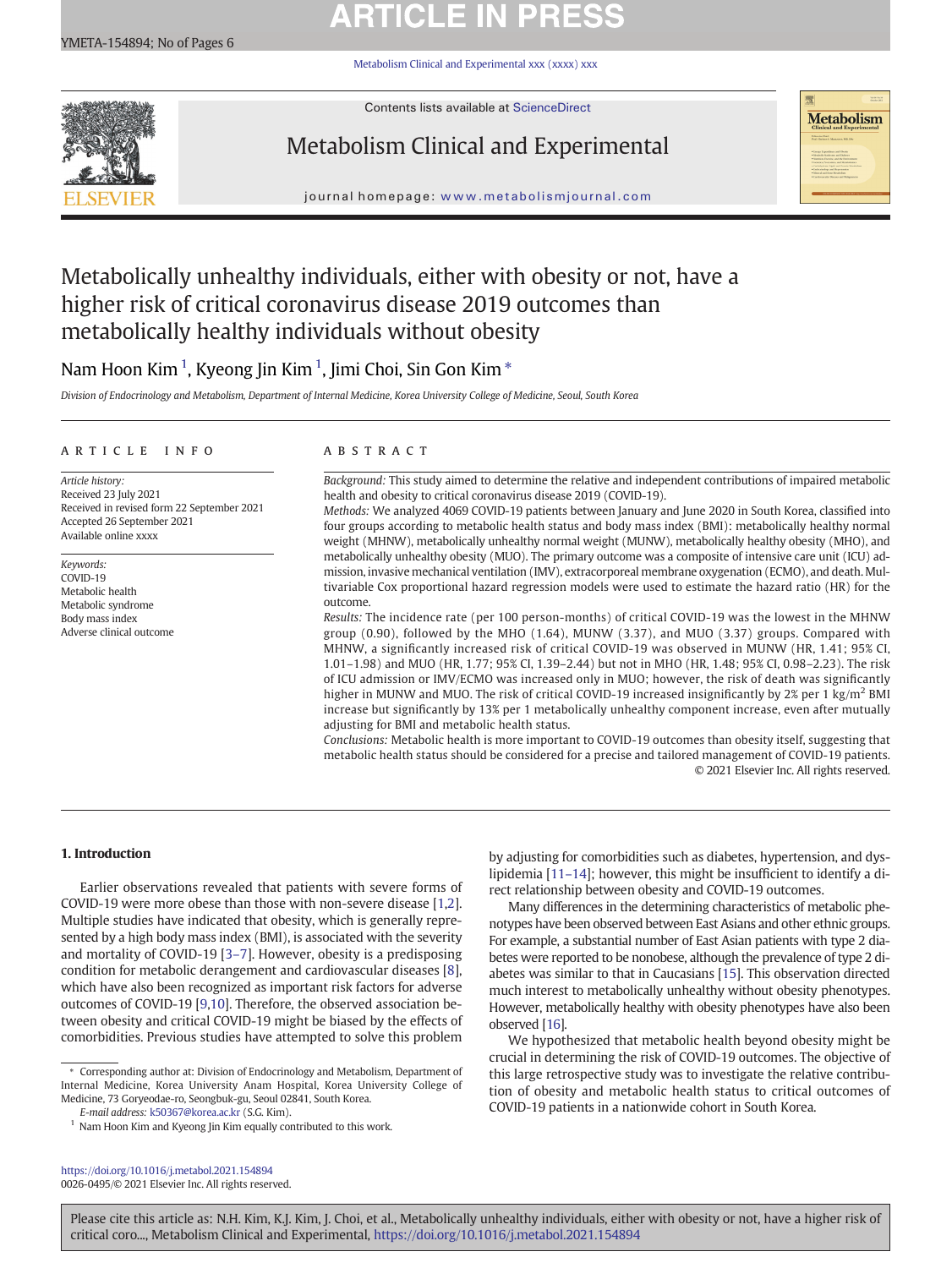#### <span id="page-1-0"></span>2. Materials and methods

#### 2.1. Data source and study population

The Korean National Health Insurance Service (NHIS), which is the sole mandatory public medical insurance system for all citizens of South Korea, recently released the NHIS-COVID-19 cohort database, which included 8080 patients with COVID-19 confirmed with a SARS-CoV-2 PCR test between January 1, 2020, and June 4, 2020. The database incorporated past longitudinal information of the patients before the diagnosis of COVID-19, including demographic, medical, and pharmaceutical data from 2015 to 2020. The relevant information included medical history based on the International Classification of Disease 10th revision (ICD-10), hospitalization including ICU admission, drug prescriptions, medical procedures, and anthropometric and biochemical laboratory information including body weight, height, waist circumference, systolic and diastolic blood pressure, fasting plasma glucose, and lipid profile. In addition, this database was merged with death records managed by the Korean National Statistical Office. All patients were followed up until 4 months after the diagnosis of COVID-19 or until death. A more detailed protocol has been previously published [\[17](#page-5-0)]. We presented the STORBE checklist in Supplementary Table S1.

This study was approved by the Institutional Review Board of Korea University Anam Hospital (approval no. 2020AN0482). The requirement for informed consent was waived because all patient data were anonymized and de-identified.

#### 2.2. Study definition and outcomes

This is a nationwide retrospective cohort study. Supplementary Fig. S1 shows the diagram of the selection of the study patients. Among patients with laboratory confirmed COVID-19, those with any missing variables for the identification of metabolic status were excluded. We divided these patients into four groups according to the obesity and metabolic health status: (i) metabolically healthy normal weight (MHNW), (ii) metabolically unhealthy normal weight (MUNW), (iii) metabolically healthy obesity (MHO), and (iv) metabolically unhealthy obesity (MUO). Obesity was defined as BMI  $\geq$  25 kg/m<sup>2</sup> according to the Asia-Pacific BMI criteria, calculated as weight divided by height squared  $\langle \text{kg}/\text{m}^2 \rangle$  [\[18](#page-5-0)]. A metabolically unhealthy status was defined as the presence of three or more of the following factors: (i) fasting plasma glucose level ≥ 100 mg/dL or current use of glucose-lowering agents under the ICD-10 codes for diabetes mellitus (E10–E14), (ii) blood pressure  $\geq$ 130/85 mm Hg or use of antihypertensive agents under the ICD-10 codes for hypertension (I10–I15), (iii) serum triglyceride level  $\geq 150$ mg/dL or current use of lipid-lowering agents under the ICD-10 code for dyslipidemia (E78), (iv) high-density lipoprotein-cholesterol level  $<$  40 mg/dL in men or  $<$  50 mg/dL in women or current use of lipid-

#### Table 1

Characteristics of patients with coronavirus disease 2019 according to metabolic health and obesity phenotypes.

| n(%)<br>1871 (46.0)<br>728 (17.9)<br>595 (14.6)<br>875 (21.5)<br>Follow-up time, mean (SD), days<br>113.0 (24.3)<br>118.0 (10.2)<br>111.9(26.2)<br>117.0 (14.5)<br>< 0.001<br>Age group, n (%), years<br>$20 - 29$<br>149(8.0)<br>3(0.4)<br>39(6.6)<br>7(0.8)<br>$30 - 39$<br>228 (12.2)<br>9(1.2)<br>40(6.7)<br>41(4.7)<br>$40 - 49$<br>430 (23.0)<br>45(6.2)<br>124(20.8)<br>112(12.8)<br>$50 - 59$<br>604 (32.3)<br>192 (32.3)<br>238 (27.2)<br>179 (24.6)<br>$60 - 69$<br>246 (33.8)<br>96(16.1)<br>276 (31.5)<br>326 (17.4)<br>$70 - 79$<br>95(5.1)<br>165(22.7)<br>41(6.9)<br>135 (15.4)<br>$\geq 80$<br>39(2.1)<br>81(11.1)<br>13(2.2)<br>66 (7.5)<br>298 (50.1)<br>< 0.001<br>Male sex, $n$ $(\%)$<br>522 (27.9)<br>300(41.2)<br>410 (46.9)<br>< 0.001<br>BMI, mean $(SD)$ , kg/m <sup>2</sup><br>27.0(2.1)<br>21.8(2.0)<br>22.7(1.7)<br>27.9(2.6)<br>WC, mean (SD), cm<br>80.2(6.5)<br>85.8 (7.3)<br>90.7(7.4)<br>< 0.001<br>74.6(6.8)<br>< 0.001<br>Men<br>79.6(6.1)<br>83.3(5.5)<br>88.8 (6.6)<br>92.9(7.2)<br>Women<br>< 0.001<br>72.7(6.0)<br>82.8(6.8)<br>88.7 (7.1)<br>78.0(6.3)<br>SBP, mean (SD), mm Hg<br>< 0.001<br>115.0 (13.2)<br>128.2 (15.2)<br>121.0(13.1)<br>130.3 (14.4)<br>71.4(9.2)<br>77.6 (9.9)<br>75.3(8.9)<br>< 0.001<br>DBP, mean (SD), mm Hg<br>79.7 (9.9)<br>FPG, mean (SD), mg/dL<br>0.001<br>93.4 (15.9)<br>93.9(12.1)<br>113.6(31.1)<br>113.3 (34.7)<br>Total cholesterol, mean (SD), mg/dL<br>< 0.001<br>192.0 (34.7)<br>196.6 (44.5)<br>197.1 (31.7)<br>197.3 (43.0)<br>< 0.001<br>Triglyceride, mean (SD), mg/dL<br>111.8 (60.3)<br>92.1 (47.3)<br>150.2 (91.1)<br>165.5 (119.2)<br>HDL-C, mean (SD), mg/dL<br>53.5 (14.4)<br>55.5 (12.8)<br>< 0.001<br>61.4 (17.4)<br>50.4(12.3)<br>Hemoglobin, mean (SD), g/dL<br>< 0.001<br>13.4(1.5)<br>13.7(1.5)<br>14.1(1.6)<br>14.2(1.6)<br>Creatinine, mean (SD), mg/dL<br>< 0.001<br>0.80(0.29)<br>0.86(0.30)<br>0.86(0.20)<br>0.90(0.38)<br>< 0.001<br>AST, mean (SD), IU/L<br>22.5(8.6)<br>26.2(13.2)<br>25.4 (19.0)<br>31.1 (37.0)<br>< 0.001<br>23.8 (13.2)<br>ALT, mean (SD), IU/L<br>19.0(12.1)<br>25.6(25.5)<br>34.8 (52.5)<br>Smoking, n (%)<br>< 0.001<br>1577 (84.3)<br>Never<br>500 (68.7)<br>444 (74.6)<br>612 (69.9)<br>200 (10.7)<br>120(16.5)<br>100(16.8)<br>184 (21.0)<br>Former<br>94(5.0)<br>58 (8.0)<br>51(8.6)<br>79 (9.0)<br>Current<br>Alcohol consumption, n (%)<br>159(26.7)<br>203 (23.2)<br>< 0.001<br>313 (16.7)<br>106(14.6)<br>0.023<br>Regular exercise, n (%)<br>429 (49.0)<br>805 (43.0)<br>338 (46.4)<br>262 (44.0) | <b>MHNW</b> | <b>MUNW</b> | <b>MHO</b> | <b>MUO</b> | p-Value |
|-----------------------------------------------------------------------------------------------------------------------------------------------------------------------------------------------------------------------------------------------------------------------------------------------------------------------------------------------------------------------------------------------------------------------------------------------------------------------------------------------------------------------------------------------------------------------------------------------------------------------------------------------------------------------------------------------------------------------------------------------------------------------------------------------------------------------------------------------------------------------------------------------------------------------------------------------------------------------------------------------------------------------------------------------------------------------------------------------------------------------------------------------------------------------------------------------------------------------------------------------------------------------------------------------------------------------------------------------------------------------------------------------------------------------------------------------------------------------------------------------------------------------------------------------------------------------------------------------------------------------------------------------------------------------------------------------------------------------------------------------------------------------------------------------------------------------------------------------------------------------------------------------------------------------------------------------------------------------------------------------------------------------------------------------------------------------------------------------------------------------------------------------------------------------------------------------------------------------------------------------------------------------------------------------------------------------------------------------------------------------------------------------------------------------------------------------------------------------------------------------------------------------------------------|-------------|-------------|------------|------------|---------|
|                                                                                                                                                                                                                                                                                                                                                                                                                                                                                                                                                                                                                                                                                                                                                                                                                                                                                                                                                                                                                                                                                                                                                                                                                                                                                                                                                                                                                                                                                                                                                                                                                                                                                                                                                                                                                                                                                                                                                                                                                                                                                                                                                                                                                                                                                                                                                                                                                                                                                                                                         |             |             |            |            |         |
|                                                                                                                                                                                                                                                                                                                                                                                                                                                                                                                                                                                                                                                                                                                                                                                                                                                                                                                                                                                                                                                                                                                                                                                                                                                                                                                                                                                                                                                                                                                                                                                                                                                                                                                                                                                                                                                                                                                                                                                                                                                                                                                                                                                                                                                                                                                                                                                                                                                                                                                                         |             |             |            |            |         |
|                                                                                                                                                                                                                                                                                                                                                                                                                                                                                                                                                                                                                                                                                                                                                                                                                                                                                                                                                                                                                                                                                                                                                                                                                                                                                                                                                                                                                                                                                                                                                                                                                                                                                                                                                                                                                                                                                                                                                                                                                                                                                                                                                                                                                                                                                                                                                                                                                                                                                                                                         |             |             |            |            |         |
|                                                                                                                                                                                                                                                                                                                                                                                                                                                                                                                                                                                                                                                                                                                                                                                                                                                                                                                                                                                                                                                                                                                                                                                                                                                                                                                                                                                                                                                                                                                                                                                                                                                                                                                                                                                                                                                                                                                                                                                                                                                                                                                                                                                                                                                                                                                                                                                                                                                                                                                                         |             |             |            |            |         |
|                                                                                                                                                                                                                                                                                                                                                                                                                                                                                                                                                                                                                                                                                                                                                                                                                                                                                                                                                                                                                                                                                                                                                                                                                                                                                                                                                                                                                                                                                                                                                                                                                                                                                                                                                                                                                                                                                                                                                                                                                                                                                                                                                                                                                                                                                                                                                                                                                                                                                                                                         |             |             |            |            |         |
|                                                                                                                                                                                                                                                                                                                                                                                                                                                                                                                                                                                                                                                                                                                                                                                                                                                                                                                                                                                                                                                                                                                                                                                                                                                                                                                                                                                                                                                                                                                                                                                                                                                                                                                                                                                                                                                                                                                                                                                                                                                                                                                                                                                                                                                                                                                                                                                                                                                                                                                                         |             |             |            |            |         |
|                                                                                                                                                                                                                                                                                                                                                                                                                                                                                                                                                                                                                                                                                                                                                                                                                                                                                                                                                                                                                                                                                                                                                                                                                                                                                                                                                                                                                                                                                                                                                                                                                                                                                                                                                                                                                                                                                                                                                                                                                                                                                                                                                                                                                                                                                                                                                                                                                                                                                                                                         |             |             |            |            |         |
|                                                                                                                                                                                                                                                                                                                                                                                                                                                                                                                                                                                                                                                                                                                                                                                                                                                                                                                                                                                                                                                                                                                                                                                                                                                                                                                                                                                                                                                                                                                                                                                                                                                                                                                                                                                                                                                                                                                                                                                                                                                                                                                                                                                                                                                                                                                                                                                                                                                                                                                                         |             |             |            |            |         |
|                                                                                                                                                                                                                                                                                                                                                                                                                                                                                                                                                                                                                                                                                                                                                                                                                                                                                                                                                                                                                                                                                                                                                                                                                                                                                                                                                                                                                                                                                                                                                                                                                                                                                                                                                                                                                                                                                                                                                                                                                                                                                                                                                                                                                                                                                                                                                                                                                                                                                                                                         |             |             |            |            |         |
|                                                                                                                                                                                                                                                                                                                                                                                                                                                                                                                                                                                                                                                                                                                                                                                                                                                                                                                                                                                                                                                                                                                                                                                                                                                                                                                                                                                                                                                                                                                                                                                                                                                                                                                                                                                                                                                                                                                                                                                                                                                                                                                                                                                                                                                                                                                                                                                                                                                                                                                                         |             |             |            |            |         |
|                                                                                                                                                                                                                                                                                                                                                                                                                                                                                                                                                                                                                                                                                                                                                                                                                                                                                                                                                                                                                                                                                                                                                                                                                                                                                                                                                                                                                                                                                                                                                                                                                                                                                                                                                                                                                                                                                                                                                                                                                                                                                                                                                                                                                                                                                                                                                                                                                                                                                                                                         |             |             |            |            |         |
|                                                                                                                                                                                                                                                                                                                                                                                                                                                                                                                                                                                                                                                                                                                                                                                                                                                                                                                                                                                                                                                                                                                                                                                                                                                                                                                                                                                                                                                                                                                                                                                                                                                                                                                                                                                                                                                                                                                                                                                                                                                                                                                                                                                                                                                                                                                                                                                                                                                                                                                                         |             |             |            |            |         |
|                                                                                                                                                                                                                                                                                                                                                                                                                                                                                                                                                                                                                                                                                                                                                                                                                                                                                                                                                                                                                                                                                                                                                                                                                                                                                                                                                                                                                                                                                                                                                                                                                                                                                                                                                                                                                                                                                                                                                                                                                                                                                                                                                                                                                                                                                                                                                                                                                                                                                                                                         |             |             |            |            |         |
|                                                                                                                                                                                                                                                                                                                                                                                                                                                                                                                                                                                                                                                                                                                                                                                                                                                                                                                                                                                                                                                                                                                                                                                                                                                                                                                                                                                                                                                                                                                                                                                                                                                                                                                                                                                                                                                                                                                                                                                                                                                                                                                                                                                                                                                                                                                                                                                                                                                                                                                                         |             |             |            |            |         |
|                                                                                                                                                                                                                                                                                                                                                                                                                                                                                                                                                                                                                                                                                                                                                                                                                                                                                                                                                                                                                                                                                                                                                                                                                                                                                                                                                                                                                                                                                                                                                                                                                                                                                                                                                                                                                                                                                                                                                                                                                                                                                                                                                                                                                                                                                                                                                                                                                                                                                                                                         |             |             |            |            |         |
|                                                                                                                                                                                                                                                                                                                                                                                                                                                                                                                                                                                                                                                                                                                                                                                                                                                                                                                                                                                                                                                                                                                                                                                                                                                                                                                                                                                                                                                                                                                                                                                                                                                                                                                                                                                                                                                                                                                                                                                                                                                                                                                                                                                                                                                                                                                                                                                                                                                                                                                                         |             |             |            |            |         |
|                                                                                                                                                                                                                                                                                                                                                                                                                                                                                                                                                                                                                                                                                                                                                                                                                                                                                                                                                                                                                                                                                                                                                                                                                                                                                                                                                                                                                                                                                                                                                                                                                                                                                                                                                                                                                                                                                                                                                                                                                                                                                                                                                                                                                                                                                                                                                                                                                                                                                                                                         |             |             |            |            |         |
|                                                                                                                                                                                                                                                                                                                                                                                                                                                                                                                                                                                                                                                                                                                                                                                                                                                                                                                                                                                                                                                                                                                                                                                                                                                                                                                                                                                                                                                                                                                                                                                                                                                                                                                                                                                                                                                                                                                                                                                                                                                                                                                                                                                                                                                                                                                                                                                                                                                                                                                                         |             |             |            |            |         |
|                                                                                                                                                                                                                                                                                                                                                                                                                                                                                                                                                                                                                                                                                                                                                                                                                                                                                                                                                                                                                                                                                                                                                                                                                                                                                                                                                                                                                                                                                                                                                                                                                                                                                                                                                                                                                                                                                                                                                                                                                                                                                                                                                                                                                                                                                                                                                                                                                                                                                                                                         |             |             |            |            |         |
|                                                                                                                                                                                                                                                                                                                                                                                                                                                                                                                                                                                                                                                                                                                                                                                                                                                                                                                                                                                                                                                                                                                                                                                                                                                                                                                                                                                                                                                                                                                                                                                                                                                                                                                                                                                                                                                                                                                                                                                                                                                                                                                                                                                                                                                                                                                                                                                                                                                                                                                                         |             |             |            |            |         |
|                                                                                                                                                                                                                                                                                                                                                                                                                                                                                                                                                                                                                                                                                                                                                                                                                                                                                                                                                                                                                                                                                                                                                                                                                                                                                                                                                                                                                                                                                                                                                                                                                                                                                                                                                                                                                                                                                                                                                                                                                                                                                                                                                                                                                                                                                                                                                                                                                                                                                                                                         |             |             |            |            |         |
|                                                                                                                                                                                                                                                                                                                                                                                                                                                                                                                                                                                                                                                                                                                                                                                                                                                                                                                                                                                                                                                                                                                                                                                                                                                                                                                                                                                                                                                                                                                                                                                                                                                                                                                                                                                                                                                                                                                                                                                                                                                                                                                                                                                                                                                                                                                                                                                                                                                                                                                                         |             |             |            |            |         |
|                                                                                                                                                                                                                                                                                                                                                                                                                                                                                                                                                                                                                                                                                                                                                                                                                                                                                                                                                                                                                                                                                                                                                                                                                                                                                                                                                                                                                                                                                                                                                                                                                                                                                                                                                                                                                                                                                                                                                                                                                                                                                                                                                                                                                                                                                                                                                                                                                                                                                                                                         |             |             |            |            |         |
|                                                                                                                                                                                                                                                                                                                                                                                                                                                                                                                                                                                                                                                                                                                                                                                                                                                                                                                                                                                                                                                                                                                                                                                                                                                                                                                                                                                                                                                                                                                                                                                                                                                                                                                                                                                                                                                                                                                                                                                                                                                                                                                                                                                                                                                                                                                                                                                                                                                                                                                                         |             |             |            |            |         |
|                                                                                                                                                                                                                                                                                                                                                                                                                                                                                                                                                                                                                                                                                                                                                                                                                                                                                                                                                                                                                                                                                                                                                                                                                                                                                                                                                                                                                                                                                                                                                                                                                                                                                                                                                                                                                                                                                                                                                                                                                                                                                                                                                                                                                                                                                                                                                                                                                                                                                                                                         |             |             |            |            |         |
|                                                                                                                                                                                                                                                                                                                                                                                                                                                                                                                                                                                                                                                                                                                                                                                                                                                                                                                                                                                                                                                                                                                                                                                                                                                                                                                                                                                                                                                                                                                                                                                                                                                                                                                                                                                                                                                                                                                                                                                                                                                                                                                                                                                                                                                                                                                                                                                                                                                                                                                                         |             |             |            |            |         |
|                                                                                                                                                                                                                                                                                                                                                                                                                                                                                                                                                                                                                                                                                                                                                                                                                                                                                                                                                                                                                                                                                                                                                                                                                                                                                                                                                                                                                                                                                                                                                                                                                                                                                                                                                                                                                                                                                                                                                                                                                                                                                                                                                                                                                                                                                                                                                                                                                                                                                                                                         |             |             |            |            |         |
|                                                                                                                                                                                                                                                                                                                                                                                                                                                                                                                                                                                                                                                                                                                                                                                                                                                                                                                                                                                                                                                                                                                                                                                                                                                                                                                                                                                                                                                                                                                                                                                                                                                                                                                                                                                                                                                                                                                                                                                                                                                                                                                                                                                                                                                                                                                                                                                                                                                                                                                                         |             |             |            |            |         |
|                                                                                                                                                                                                                                                                                                                                                                                                                                                                                                                                                                                                                                                                                                                                                                                                                                                                                                                                                                                                                                                                                                                                                                                                                                                                                                                                                                                                                                                                                                                                                                                                                                                                                                                                                                                                                                                                                                                                                                                                                                                                                                                                                                                                                                                                                                                                                                                                                                                                                                                                         |             |             |            |            |         |
|                                                                                                                                                                                                                                                                                                                                                                                                                                                                                                                                                                                                                                                                                                                                                                                                                                                                                                                                                                                                                                                                                                                                                                                                                                                                                                                                                                                                                                                                                                                                                                                                                                                                                                                                                                                                                                                                                                                                                                                                                                                                                                                                                                                                                                                                                                                                                                                                                                                                                                                                         |             |             |            |            |         |
|                                                                                                                                                                                                                                                                                                                                                                                                                                                                                                                                                                                                                                                                                                                                                                                                                                                                                                                                                                                                                                                                                                                                                                                                                                                                                                                                                                                                                                                                                                                                                                                                                                                                                                                                                                                                                                                                                                                                                                                                                                                                                                                                                                                                                                                                                                                                                                                                                                                                                                                                         |             |             |            |            |         |
| 0.663<br>Moderate-to-vigorous physical activity, n (%)<br>93(5.0)<br>45(6.2)<br>32(5.4)<br>45(5.1)                                                                                                                                                                                                                                                                                                                                                                                                                                                                                                                                                                                                                                                                                                                                                                                                                                                                                                                                                                                                                                                                                                                                                                                                                                                                                                                                                                                                                                                                                                                                                                                                                                                                                                                                                                                                                                                                                                                                                                                                                                                                                                                                                                                                                                                                                                                                                                                                                                      |             |             |            |            |         |
| Low SES <sup>a</sup> , $n$ (%)<br>430 (23.0)<br>178 (24.5)<br>117 (19.7)<br>199 (22.7)<br>0.214                                                                                                                                                                                                                                                                                                                                                                                                                                                                                                                                                                                                                                                                                                                                                                                                                                                                                                                                                                                                                                                                                                                                                                                                                                                                                                                                                                                                                                                                                                                                                                                                                                                                                                                                                                                                                                                                                                                                                                                                                                                                                                                                                                                                                                                                                                                                                                                                                                         |             |             |            |            |         |
| Comorbidities, n (%)                                                                                                                                                                                                                                                                                                                                                                                                                                                                                                                                                                                                                                                                                                                                                                                                                                                                                                                                                                                                                                                                                                                                                                                                                                                                                                                                                                                                                                                                                                                                                                                                                                                                                                                                                                                                                                                                                                                                                                                                                                                                                                                                                                                                                                                                                                                                                                                                                                                                                                                    |             |             |            |            |         |
| Hypertension<br>200 (10.7)<br>464 (63.7)<br>95(16.0)<br>551 (63.0)<br>< 0.001                                                                                                                                                                                                                                                                                                                                                                                                                                                                                                                                                                                                                                                                                                                                                                                                                                                                                                                                                                                                                                                                                                                                                                                                                                                                                                                                                                                                                                                                                                                                                                                                                                                                                                                                                                                                                                                                                                                                                                                                                                                                                                                                                                                                                                                                                                                                                                                                                                                           |             |             |            |            |         |
| Diabetes mellitus<br>< 0.001<br>33(1.8)<br>264 (36.3)<br>8(1.3)<br>287 (32.8)                                                                                                                                                                                                                                                                                                                                                                                                                                                                                                                                                                                                                                                                                                                                                                                                                                                                                                                                                                                                                                                                                                                                                                                                                                                                                                                                                                                                                                                                                                                                                                                                                                                                                                                                                                                                                                                                                                                                                                                                                                                                                                                                                                                                                                                                                                                                                                                                                                                           |             |             |            |            |         |
| Dyslipidemia<br>41(6.9)<br>< 0.001<br>162(8.7)<br>597 (82.0)<br>617 (70.5)                                                                                                                                                                                                                                                                                                                                                                                                                                                                                                                                                                                                                                                                                                                                                                                                                                                                                                                                                                                                                                                                                                                                                                                                                                                                                                                                                                                                                                                                                                                                                                                                                                                                                                                                                                                                                                                                                                                                                                                                                                                                                                                                                                                                                                                                                                                                                                                                                                                              |             |             |            |            |         |
| < 0.001<br>Cardiovascular disease<br>66 (11.1)<br>292 (33.4)<br>227(12.1)<br>294 (40.4)                                                                                                                                                                                                                                                                                                                                                                                                                                                                                                                                                                                                                                                                                                                                                                                                                                                                                                                                                                                                                                                                                                                                                                                                                                                                                                                                                                                                                                                                                                                                                                                                                                                                                                                                                                                                                                                                                                                                                                                                                                                                                                                                                                                                                                                                                                                                                                                                                                                 |             |             |            |            |         |
| Chronic kidney disease<br>< 0.0001<br>4(0.7)<br>35(4.0)<br>8(0.4)<br>22(3.0)                                                                                                                                                                                                                                                                                                                                                                                                                                                                                                                                                                                                                                                                                                                                                                                                                                                                                                                                                                                                                                                                                                                                                                                                                                                                                                                                                                                                                                                                                                                                                                                                                                                                                                                                                                                                                                                                                                                                                                                                                                                                                                                                                                                                                                                                                                                                                                                                                                                            |             |             |            |            |         |
| Chronic pulmonary disease<br>< 0.001<br>384 (20.5)<br>227 (31.2)<br>121(20.3)<br>281 (32.1)                                                                                                                                                                                                                                                                                                                                                                                                                                                                                                                                                                                                                                                                                                                                                                                                                                                                                                                                                                                                                                                                                                                                                                                                                                                                                                                                                                                                                                                                                                                                                                                                                                                                                                                                                                                                                                                                                                                                                                                                                                                                                                                                                                                                                                                                                                                                                                                                                                             |             |             |            |            |         |

Abbreviations: MHNW, metabolically healthy normal weight; MUNW, metabolically unhealthy normal weight; MHO, metabolically healthy obesity; MUO, metabolically unhealthy obesity; SD, standard deviation; BMI, body mass index; WC, waist circumference; SBP, systolic blood pressure; DBP, diastolic blood pressure; FPG, fasting plasma glucose; HDL-C, high-density lipoprotein-cholesterol; AST, aspartate aminotransferase; ALT, alanine aminotransferase; SES, socioeconomic status.

Socioeconomic status was identified according to the medical insurance premium in the database, in which low socioeconomic status was defined as the lower 30%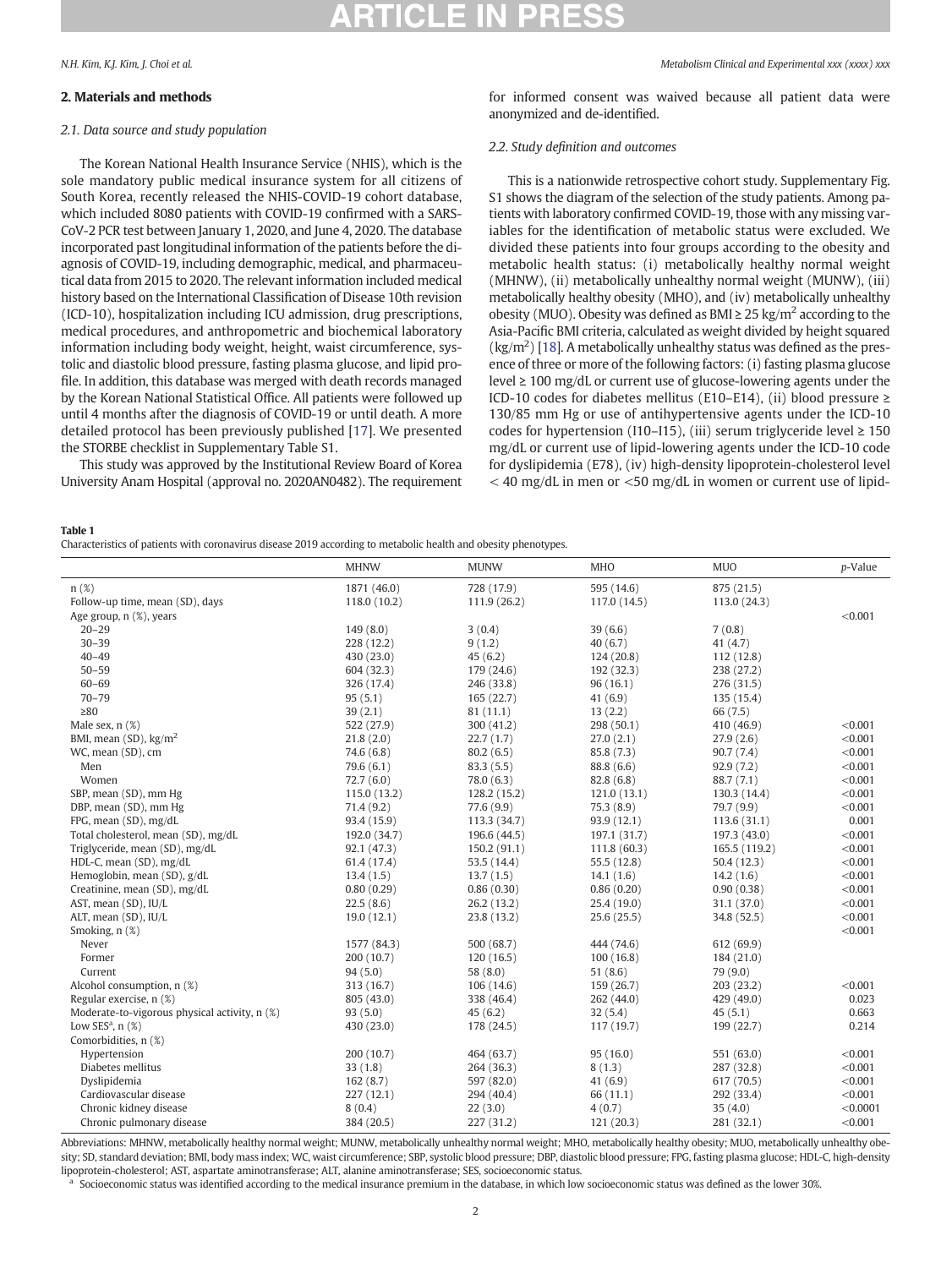lowering agents under the ICD-10 code for dyslipidemia (E78), and (v) waist circumference > 90 cm in men or ≥85 cm in women based on the International Diabetes Federation criteria for Asians [[18,19](#page-5-0)].

The primary outcome was a composite of ICU admission, invasive mechanical ventilation (IMV), extracorporeal membrane oxygenation (ECMO), and death of any cause from the diagnosis of COVID-19 to the end of follow-up.

### 2.3. Statistical analyses

Continuous data are presented as mean  $\pm$  standard deviation (SD) values for normally distributed variables and as medians and interquartile ranges for nonnormally distributed variables. Categorical data are presented as frequencies and percentages. ANOVA and Pearson's  $\chi^2$  test were used to compare baseline characteristics among the four groups.

We calculated the incidence of the primary composite outcome by dividing the total number of events by the total follow-up period (person-months). Kaplan–Meier analysis followed by the log-rank test was used to examine differences in the cumulative incidence of the composite primary outcome according to the metabolic health and obesity phenotypes. We also used multivariable Cox proportional hazard regression models to analyze the hazard ratios (HRs) for the study outcomes according to each metabolic health and obesity phenotype. Model 1 was adjusted for age and sex, and model 2 was adjusted for all possible confounders including age, sex, smoking, alcohol consumption, physical activity, socioeconomic status, previous history of chronic pulmonary disease including asthma and chronic obstructive pulmonary disease. As general obesity (represented by a high BMI) and metabolic health are closely associated with each other, we further investigated their independent roles in the development of critical COVID-19 by further adjusting for BMI and metabolically healthy status mutually. For handling the missing data, available-case analyses (also known as pairwise deletion) were used without additional data handing.

All reported p-values were two-sided, and statistical significance was set at  $p < 0.05$ . All statistical analyses were performed using SAS software (version 9.4; SAS Institute Inc., Cary, NC, USA).

### 3. Results

Of patients with laboratory confirmed COVID-19 from the original NHIS-COVID-19 cohort database ( $n = 8080$ ), those with any missing variables ( $n = 4011$ ) for the identification of metabolic status, including BMI, waist circumference, fasting plasma glucose, blood pressure, and serum levels of triglyceride and high-density lipoprotein-cholesterol, were excluded. Finally, a total of 4069 patients were selected.

### 3.1. Baseline patient characteristics

The mean ( $\pm$ SD) age of the patients was 55.5  $\pm$  14.2 years, and 2539  $(62.4%)$  were female. The mean BMI was 24.0 kg/m<sup>2</sup>. A total of 879 patients (21.6%) had a history of cardiovascular disease, 1310 (32.2%) had hypertension and 1013 (24.9%) had chronic pulmonary disease. The baseline characteristics of patients in the four groups according to metabolic health and obesity status are listed in [Table 1](#page-1-0). In general, patients in the metabolically unhealthy groups (MUNW and MUO) were older than those in the metabolically healthy groups (MHNW and MHO). The proportion of male patients was the lowest in MHNW, followed by MUNW, MUO, and MHO. Metabolic parameters, including systolic/ diastolic blood pressure and serum glucose/triglyceride levels, were higher in the metabolically unhealthy groups than in the metabolically healthy groups. Metabolically unhealthy patients also had a higher prevalence of comorbidities, including hypertension, diabetes mellitus, dyslipidemia, cardiovascular disease, chronic kidney disease, and chronic pulmonary disease than metabolically healthy patients.

3.2. Severe COVID-19 outcomes according to metabolic health and obesity status

During about 4 months of follow-up, 289 (7.1%) critical COVID-19 outcomes occurred. The incidence rate (per 100 person-months) of the outcomes was higher in metabolically unhealthy patients (3.37 in both MUNW and MUO) than in metabolically healthy patients (0.90 in MHNW and 1.64 in MHO). Table 2 shows the HRs for the composite and individual COVID-19 outcomes in the four groups. Compared with the MHNW group as the reference, all three other groups had significantly higher HRs for the composite of critical COVID-19 outcomes in an unadjusted model (1.79 [1.19–2.70], 3.58 [2.59–4.95], and 3.59 [2.63–4.91] in MHO, MUNW, and MUO, respectively), indicating that both obesity and impaired metabolic health are important risk factors for critical COVID-19. However, after adjusting for confounding variables (in two different models), patients with a metabolically unhealthy status (MUNW and MUO groups) still had a significantly higher risk of critical COVID-19, but patients in the MHO group did not. In model 2, the risk of critical COVID-19 was 41% higher in the MUNW group and 77% higher in the MUO group than in the MHNW group. The MUNW and MUO groups also had a significantly higher risk of death than the MHNW group, although the risks of ICU admission and IMV or ECMO requirement were higher only in the MUO group. Kaplan–Meier curves showed a time-dependent risk

Severe COVID-19 outcomes according to metabolic health and obesity phenotypes.

|                                       | Events, | Incidence rate,             | Hazard ratio (95% CI) |                 |                 |  |
|---------------------------------------|---------|-----------------------------|-----------------------|-----------------|-----------------|--|
|                                       | n       | per<br>100<br>person-months | Unadjusted            | Model 1         | Model 2         |  |
| Composite of severe COVID-19 outcomes |         |                             |                       |                 |                 |  |
| <b>MHNW</b>                           | 64      | 0.90                        | $1$ (ref.)            | $1$ (ref.)      | $1$ (ref.)      |  |
| <b>MUNW</b>                           | 86      | 3.37                        | 3.58                  | 1.42            | 1.41            |  |
|                                       |         |                             | $(2.59 - 4.95)$       | $(1.02 - 1.99)$ | $(1.01 - 1.98)$ |  |
| MHO                                   | 36      | 1.64                        | 1.79                  | 1.42            | 1.48            |  |
|                                       |         |                             | $(1.19 - 2.70)$       | $(0.94 - 2.14)$ | $(0.98 - 2.23)$ |  |
| <b>MUO</b>                            | 103     | 3.37                        | 3.59                  | 1.80            | 1.77            |  |
|                                       |         |                             | $(2.63 - 4.91)$       | $(1.31 - 2.47)$ | $(1.29 - 2.44)$ |  |
|                                       |         |                             |                       |                 |                 |  |
| <b>ICU</b> admission                  |         |                             |                       |                 |                 |  |
| <b>MHNW</b>                           | 47      | 0.66                        | $1$ (ref.)            | $1$ (ref.)      | $1$ (ref.)      |  |
| <b>MUNW</b>                           | 50      | 1.96                        | 2.82                  | 1.43            | 1.45            |  |
|                                       |         |                             | $(1.89 - 4.20)$       | $(0.94 - 2.18)$ | $(0.95 - 2.20)$ |  |
| <b>MHO</b>                            | 29      | 1.32                        | 1.96                  | 1.60            | 1.59            |  |
|                                       |         |                             | $(1.24 - 3.12)$       | $(1.00 - 2.55)$ | $(0.99 - 2.54)$ |  |
| <b>MUO</b>                            | 69      | 2.26                        | 3.26                  | 1.92            | 1.92            |  |
|                                       |         |                             | $(2.25 - 4.72)$       | $(1.31 - 2.81)$ | $(1.31 - 2.82)$ |  |
| <b>IMV</b> or ECMO                    |         |                             |                       |                 |                 |  |
| <b>MHNW</b>                           | 15      | 0.21                        | $1$ (ref.)            | $1$ (ref.)      | $1$ (ref.)      |  |
| <b>MUNW</b>                           | 24      | 0.91                        | 4.19                  | 1.83            | 1.87            |  |
|                                       |         |                             | $(2.20 - 7.98)$       | $(0.94 - 3.58)$ | $(0.95 - 3.65)$ |  |
| <b>MHO</b>                            | 12      | 0.53                        | 2.54                  | 1.99            | 2.02            |  |
|                                       |         |                             | $(1.19 - 5.42)$       | $(0.93 - 4.27)$ | $(0.94 - 4.33)$ |  |
| <b>MUO</b>                            | 35      | 1.10                        | 5.11                  | 2.72            | 2.65            |  |
|                                       |         |                             | $(2.79 - 9.36)$       | $(1.47 - 5.05)$ | $(1.42 - 4.94)$ |  |
|                                       |         |                             |                       |                 |                 |  |
| Death                                 |         |                             |                       |                 |                 |  |
| <b>MHNW</b>                           | 21      | 0.29                        | $1$ (ref.)            | $1$ (ref.)      | $1$ (ref.)      |  |
| <b>MUNW</b>                           | 52      | 1.94                        | 6.56                  | 1.85            | 1.90            |  |
|                                       |         |                             | $(3.95 - 10.89)$      | $(1.11 - 3.10)$ | $(1.13 - 3.19)$ |  |
| <b>MHO</b>                            | 12      | 0.52                        | 1.81                  | 1.30            | 1.44            |  |
|                                       |         |                             | $(0.89 - 3.67)$       | $(0.64 - 2.65)$ | $(0.71 - 2.94)$ |  |
| <b>MUO</b>                            | 52      | 1.60                        | 5.43                  | 2.23            | 2.22            |  |
|                                       |         |                             | $(3.27 - 9.01)$       | $(1.34 - 3.71)$ | $(1.33 - 3.70)$ |  |

Abbreviations: COVID-19, coronavirus disease 2019; MHNW, metabolically healthy normal weight; MUNW, metabolically unhealthy normal weight; MHO, metabolically healthy obesity; MUO, metabolically unhealthy obesity; ICU, intensive care unit; IMV, invasive mechanical ventilation; ECMO, extracorporeal membrane oxygenation.

Model 1 was adjusted for age and sex.

Model 2 was adjusted for age, sex, smoking, alcohol consumption, physical activity, socioeconomic status, and previous history of chronic pulmonary disease, including asthma and chronic obstructive pulmonary disease.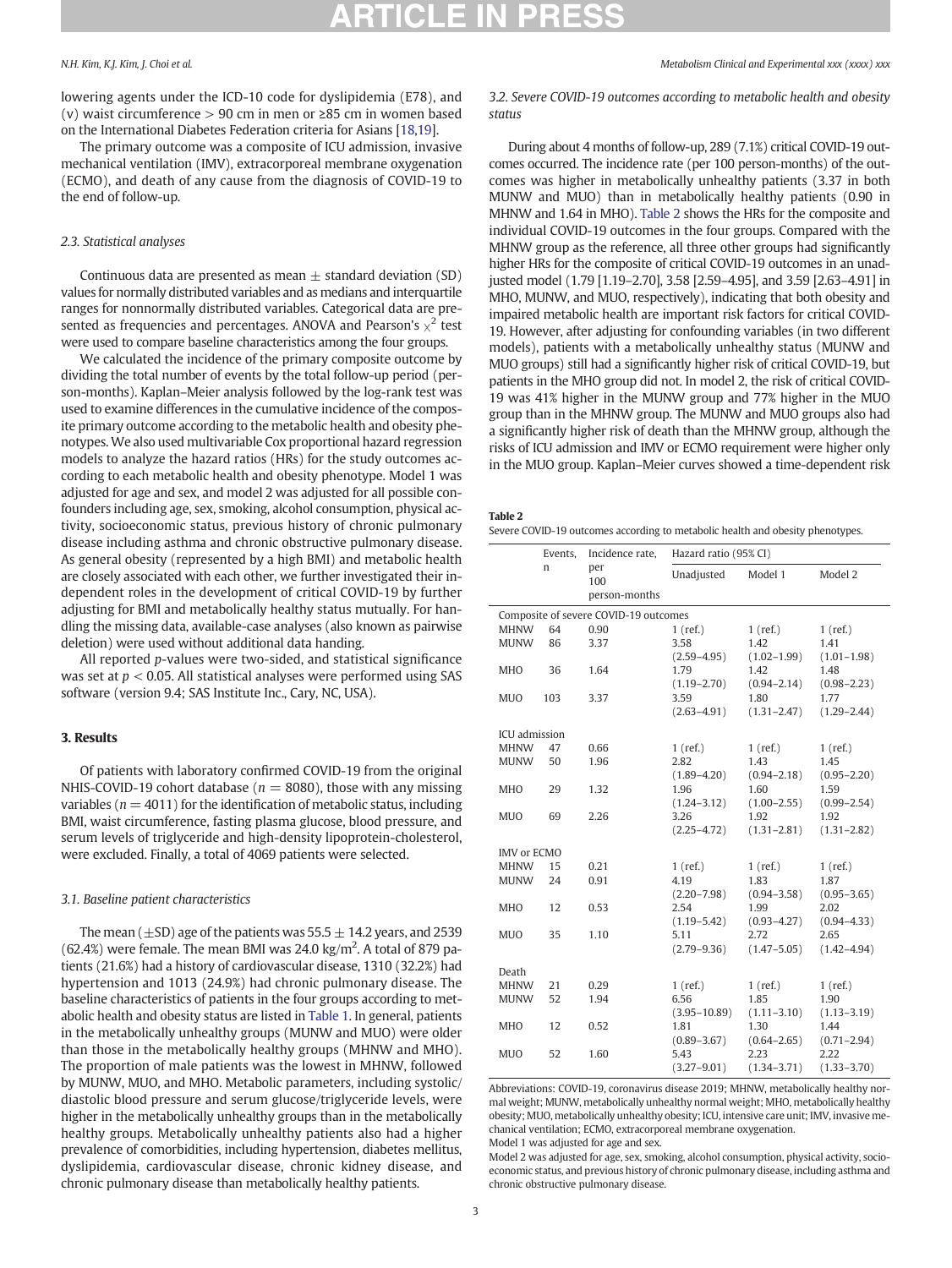

Fig. 1. Kaplan–Meier analysis of severe coronavirus disease 2019 outcomes (A), ICU admission (B), IMV or ECMO therapy (C), and death (D) according to metabolic health and obesity phenotypes.

\*Abbreviations: MHNW, metabolically healthy weight; MUNW, metabolically unhealthy normal weight; MHO, metabolically healthy obesity; MUO, metabolically unhealthy obesity; ICU, intensive care unit; IMV, invasive mechanical ventilation; ECMO, extracorporeal membrane oxygenation.

of each outcome in the four groups (Fig. 1). All outcomes were determined to occur early, mostly within 30 days after the diagnosis of COVID-19.

### 3.3. Severe COVID-19 outcomes according to BMI category and the number of metabolically unhealthy components

In an unadjusted model, the risk of critical COVID-19 was increased by 2% per 1 kg/m<sup>2</sup> increase in BMI and by 13% for every 1 component increase in metabolically unhealthy parameters [\(Table 3\)](#page-4-0). However, after reciprocal adjustment for each variable and other confounding factors (in model 2), only the number of metabolically unhealthy parameters was associated with the risk of critical COVID-19.

### 4. Discussion

In this retrospective cohort study, we found that impaired metabolic health was a stronger predictor of critical COVID-19 than obesity itself in the Korean population. Notably, metabolically unhealthy individuals, either with obesity or not, had a higher risk of critical COVID-19 outcomes, including ICU admission and death, than metabolically healthy individuals without obesity. In contrast, metabolically healthy individuals with obesity were not associated with critical COVID-19. In addition, the risk of COVID-19 outcomes linearly increased with increasing number of metabolically unhealthy components independently of BMI, whereas BMI did not distinguish patients at a risk of critical COVID-19.

Metabolically unhealthy traits, generally manifesting as metabolic syndrome, have been proposed as important risk factors for adverse outcomes of COVID-19. Although the exact mechanisms underlying this association remain unknown, immunomodulation (such as a hyperimmune response) and increased expression of ACE2 (which is the viral entry receptor of SARS-CoV-2) partly explain the association between metabolic syndrome and COVID-19 outcomes [\[20,21\]](#page-5-0). However, these mechanisms may also be applicable to obesity-related COVID-19 outcomes. Thus, further studies are required to elucidate this issue.

Obesity is a heterogeneous condition. For example, individuals with the same BMI can show various phenotypes in terms of adipocyte biology, fat distribution, and body composition [\[22](#page-5-0)]. One of the important factors determining metabolically healthy and unhealthy obesity is the amount or distribution of visceral adipose tissue (VAT). Previous studies found that Asian diabetic patients had more VAT than Caucasian diabetic patients with the same waist circumference, which can explain the higher susceptibility of lean Asians to type 2 diabetes [\[23](#page-5-0)]. Given the close association of VAT with insulin resistance, and further with metabolic syndrome, this parameter could be a determinant of the metabolic health status at a given BMI [\[24](#page-5-0)]. Several studies have indicated that VAT could be an important indicator of COVID-19 severity. In a small-sample study, VAT was an independent risk factor for severe COVID-19 outcomes, but not BMI [\[25\]](#page-5-0). Another study showed that high VAT  $(\geq 128.5 \text{ cm}^2)$  was a crucial factor in predicting COVID-19 severity [[26\]](#page-5-0). Although we were unable to validate this association in our cohort, we assumed that a higher proportion of VAT in the MUNW group than in the MHNW group might have contributed to the risk of critical COVID-19. Metabolically unhealthy phenotype is also related to adipose tissue dysfunction and inflammation, which ultimately result in ectopic fat deposition and insulin resistance [[27](#page-5-0)]. Indeed, upregulation of inflammatory cytokines including TNF- $\alpha$  and IL-6 was frequently observed in patients with insulin resistance, even without general obesity [\[20](#page-5-0)]. This partly explains hyperimmune response to infectious insult including SARS-CoV-2 and adverse outcomes of COVID-19 in MUNW people.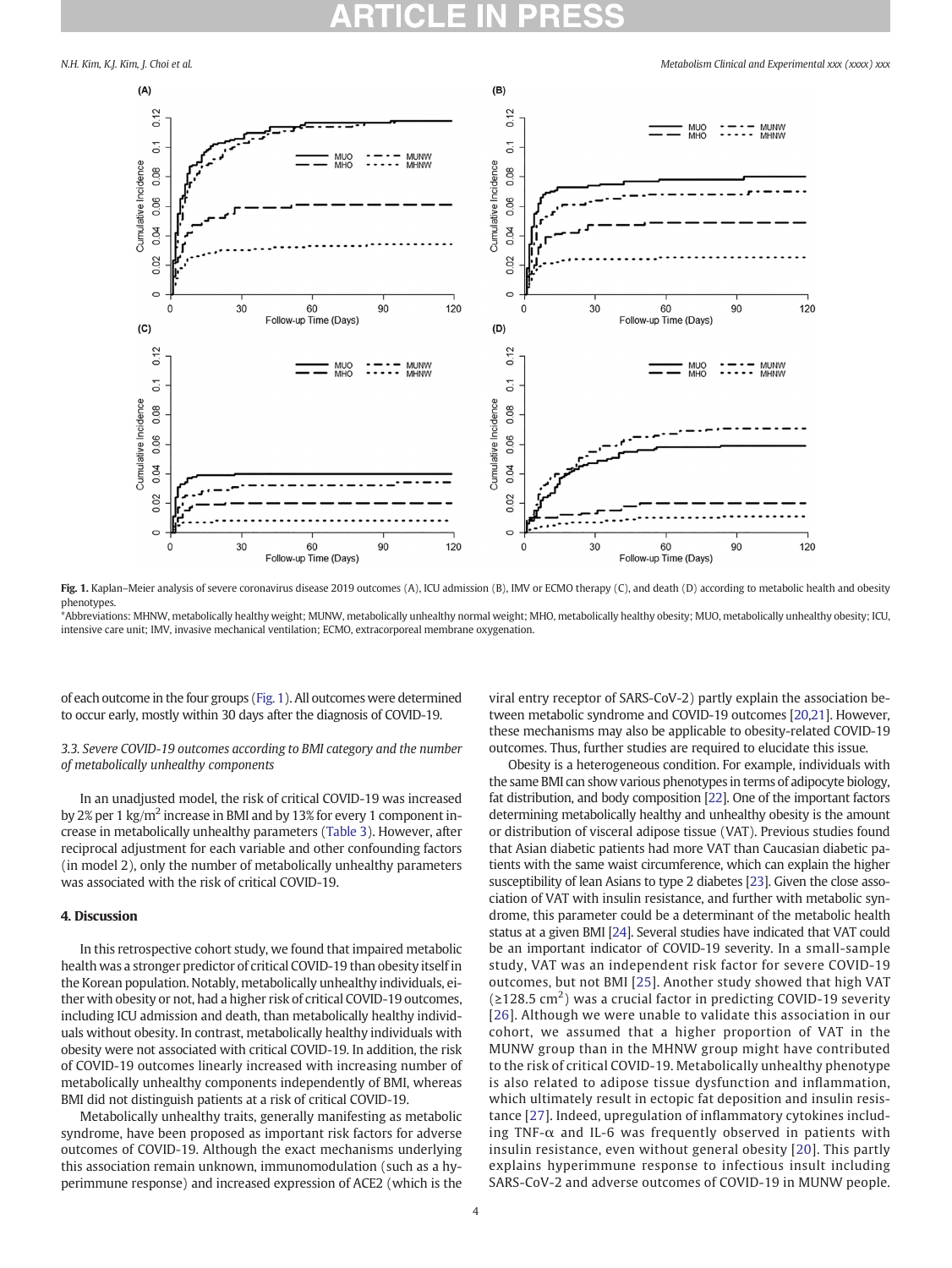#### <span id="page-4-0"></span>Table 3

Severe coronavirus disease 2019 outcomes according to body mass index category and the number of metabolically unhealthy components.

|                                | n    | Events, n | Incidence rate, per 100 person-months | Hazard ratio (95% CI) |                     |                     |
|--------------------------------|------|-----------|---------------------------------------|-----------------------|---------------------|---------------------|
|                                |      |           |                                       | Unadjusted            | Model 1             | Model 2             |
| BMI, $\text{kg/m}^2$           |      |           |                                       |                       |                     |                     |
| $<$ 20                         | 393  | 25        | 1.72                                  | $1.07(0.68 - 1.69)$   | $1.22(0.77-1.92)$   | $1.22(0.77 - 1.93)$ |
| $20 - 22.9$                    | 1194 | 71        | 1.60                                  | $1$ (ref.)            | $1$ (ref.)          | $1$ (ref.)          |
| $23 - 24.9$                    | 1012 | 54        | 1.43                                  | $0.90(0.63 - 1.28)$   | $0.78(0.55 - 1.11)$ | $0.72(0.51 - 1.03)$ |
| $25 - 29.9$                    | 1279 | 126       | 2.77                                  | $1.69(1.27 - 2.27)$   | $1.28(0.96-1.72)$   | $1.19(0.88 - 1.60)$ |
| $\geq$ 30                      | 191  | 13        | 1.86                                  | $1.15(0.64 - 2.08)$   | $1.46(0.81 - 2.64)$ | $1.16(0.63 - 2.14)$ |
| p-Value for trend              |      |           |                                       | 0.002                 | 0.129               | 0.118               |
| Per 1 $\text{kg/m}^2$ increase |      |           |                                       | $1.04(1.01-1.08)$     | $1.03(0.99 - 1.07)$ | $1.02(0.98 - 1.06)$ |
| No. of MU components           |      |           |                                       |                       |                     |                     |
| $\Omega$                       | 945  | 19        | 0.52                                  | $1$ (ref.)            | $1$ (ref.)          | $1$ (ref.)          |
|                                | 793  | 35        | 1.17                                  | $2.22(1.27-3.88)$     | $1.41(0.81 - 2.48)$ | $1.14(0.80 - 2.49)$ |
|                                | 728  | 46        | 1.71                                  | $3.21(1.88 - 5.48)$   | $1.47(0.85 - 2.52)$ | $1.43(0.83 - 2.49)$ |
|                                | 650  | 55        | 2.35                                  | $4.34(2.58 - 7.32)$   | $1.65(0.97-2.81)$   | $1.62(0.94 - 2.80)$ |
| 4                              | 649  | 91        | 4.09                                  | 7.36 (4.49-12.06)     | $2.14(1.28 - 3.56)$ | $2.04(1.20-3.47)$   |
| 5                              | 304  | 43        | 4.16                                  | 7.47 (4.35-12.82)     | $2.02(1.16-3.54)$   | $1.84(0.99 - 3.41)$ |
| p-Value for trend              |      |           |                                       | < 0.001               | 0.001               | 0.001               |
| Per 1 component increase       |      |           |                                       | $1.47(1.37-1.59)$     | $1.15(1.06-1.25)$   | $1.13(1.03 - 1.24)$ |

Abbreviations: BMI, body mass index; MU, metabolically unhealthy; ref., reference.

Model 1 was adjusted for age and sex.

Model 2 was adjusted for age, sex, smoking, alcohol consumption, physical activity, socioeconomic status, and previous history of chronic pulmonary disease (including asthma and chronic obstructive pulmonary disease) and further adjusted for metabolically unhealthy status and BMI.

Another possible factor is reduced muscle mass characteristic of MUNW individuals [[16](#page-5-0)]. Reduced muscle mass has been proposed to be independently associated with insulin resistance and increased susceptibility to adverse respiratory outcomes, including pneumonia and sepsis [[28,29\]](#page-5-0).

Nonetheless, the available evidence from multiple geographical regions generally supports that obesity contributes to the adverse outcomes of COVID-19. However, previous reports had substantial inconsistencies in terms of study population and measured outcomes. A linear association between BMI and the need for ICU admission or IMV was reported in multiple studies [\[5,30,31](#page-5-0)]. However, for the mortality risk from COVID-19, J-shaped or U-shaped associations with increasing BMI were frequently observed, indicating that both severe obesity and underweight are risk factors for fatal events related to COVID-19 [[5,7](#page-5-0),[30](#page-5-0),[32](#page-5-0)]. Given that the proposed cutoff values of high BMI for death risk ranged from 30 to 40 kg/ $m<sup>2</sup>$  in previous studies, the possibility exists that the much lower incidence of high BMI in our study population, with only 4.1% having a BMI of  $>$ 30 kg/m<sup>2</sup>, may not detect the harmful effects of severe obesity. We also found a J-shaped association between BMI and critical COVID-19, with patients having a BMI of between 20 and 24.9 kg/ $m^2$  having the lowest risk of severe outcomes, although it was not significant. Therefore, ethnicity may be a crucial factor in determining the association between BMI and disease severity. Further, the fact that MUO patients still had the highest risk of severe COVID-19 and mortality in this study should not be ignored.

A notable result of our study was that the risk of critical COVID-19 increased with the increasing number of metabolically unhealthy components. This was significant even after adjusting for BMI, suggesting an independent association between metabolic derangement, rather than obesity itself, and COVID-19 severity. We found that individuals with four or more metabolic syndrome components had a two-fold higher risk of COVID-19 outcomes than metabolically healthy individuals.

Taken together, impaired metabolic health, represented by insulin resistance, is closely related to the severity of COVID-19. In this regard, it is worth paying attention to the research results that several drugs related to improvement in insulin resistance, particularly metformin and peroxisome proliferator-activated receptors agonists, are associated with better outcomes in COVID-19 [[33,34](#page-5-0)].

This study had strengths and limitations. The cohort database included anthropometric and laboratory measurements before the diagnosis of COVID-19, which made it possible to identify the underlying metabolic conditions of the patients. In addition, body weight, height, and waist circumference were measured using standardized methods (not self-reported). However, only 50% of the cohort had data on all analyzed metabolic syndrome components, resulting in the exclusion of a large proportion of patients. Our data also included detailed information on patient care, such as dates of hospital admission and ICU admission, medical procedures, and death records. Thus, it was possible to analyze the time-dependent association between exposure and outcomes. Although the follow-up duration was relatively short (up to 4 months), we found that most outcomes occurred within 2 months after the diagnosis of COVID-19, indicating that the follow-up duration would not limit the reliability of the study results. Finally, there might be residual confounding by unmeasured covariates, such as quality of intensive care, occupation, and viral load of SARS-CoV-2 in affected individuals.

In conclusion, our study showed that metabolically unhealthy traits are important risk factors for critical COVID-19 independent of BMI in the Korean population. Considering that COVID-19 remains a tremendous public health problem, this study suggests that the metabolic health status of affected individuals should be evaluated and more attention needs to be paid to managing individuals with metabolically unhealthy traits.

#### CRediT authorship contribution statement

Nam Hoon Kim: Data curation, Investigation, Writing – original draft, Writing – review & editing. **Kyeong Jin Kim:** Data curation, Investigation, Writing – original draft. Jimi Choi: Methodology, Formal analysis, Data curation. Sin Gon Kim: Conceptualization, Investigation, Supervision, Project administration.

#### Declaration of competing interest

The authors report no potential conflicts of interest relevant to this article.

#### Acknowledgments

We thank the participants of the Korean Health Insurance Cohort study and the National Health Insurance Service, which developed the NHIS-COVID-19 cohort database.

#### Funding

This study was supported by a Korea University grant K1625581.